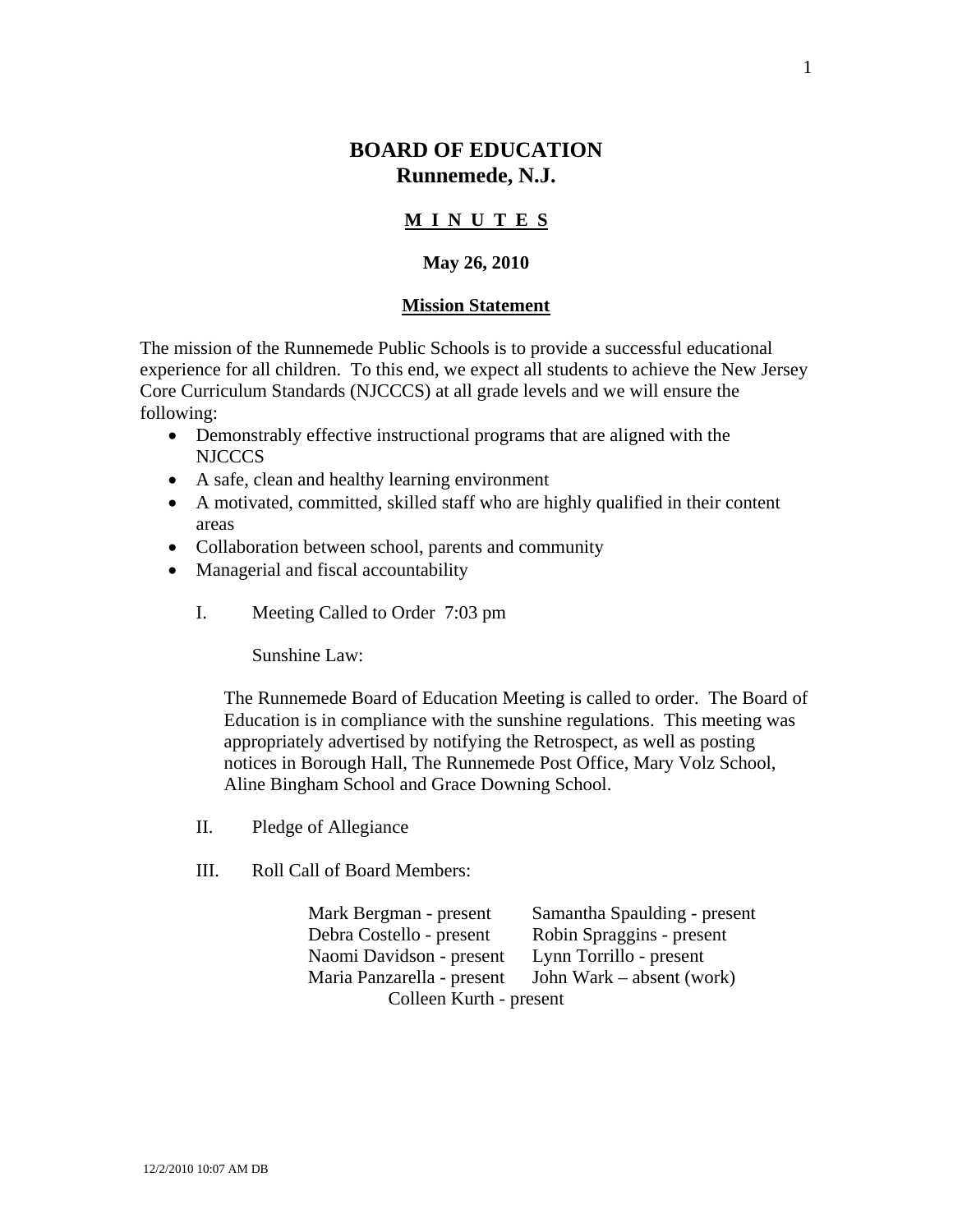Also Present:

Nancy Ward, Superintendent of Schools Kelly Brazelton, Business Administrator/Board Secretary Marie Gallagher, Principal – Downing & Bingham Schools Mark Iannucci, Principal – Mary Volz School Stephen Pili, Assistant Principal – Mary Volz School Janet Fiola, Child Study Team Coordinator Doug McGarry, Supervisor, Buildings & Grounds

- IV. Presentations: 7:05 pm
	- a. Students of the Month Volz School by Mr. Iannucci and Mr. Pili
- V. Executive Session to discuss student matters. 7:10 pm

Motion by Mr. Bergman Seconded by Mrs. Torrillo

Resolved that pursuant to Section 8 of the Public Meetings Act, the public shall be excluded from that portion of the meeting involving the discussion of personnel, legal and contractual matters. Further resolved that discussion of such subject matters discussed in Executive Session can be disclosed to public, upon official action, if any, at the conclusion of the executive session, or at a public session at some later date.

ROLL CALL VOTE: Yes 8 No 0 Abstain 0 Absent 1

VI. Return to Public Session 7:46 pm

Motion by Mrs. Torrillo Seconded by Mrs. Davidson

ROLL CALL VOTE: Yes 8 No 0 Abstain 0 Absent 1

VII. Approval of Minutes 7:46 pm

Motion by Mrs. Davidson Seconded by Mrs. Spaulding

a. Recommend that the Board of Education approve the special meeting and executive session minutes of the May 26, 2010 BOE Meeting. (Torrillo)

ROLL CALL VOTE: Yes 7 No 0 Abstain 1 Absent 1 (Torrillo)

b. Recommend that the Board of Education approve the Re-Organization meeting minutes of the May 26, 2010 BOE Meeting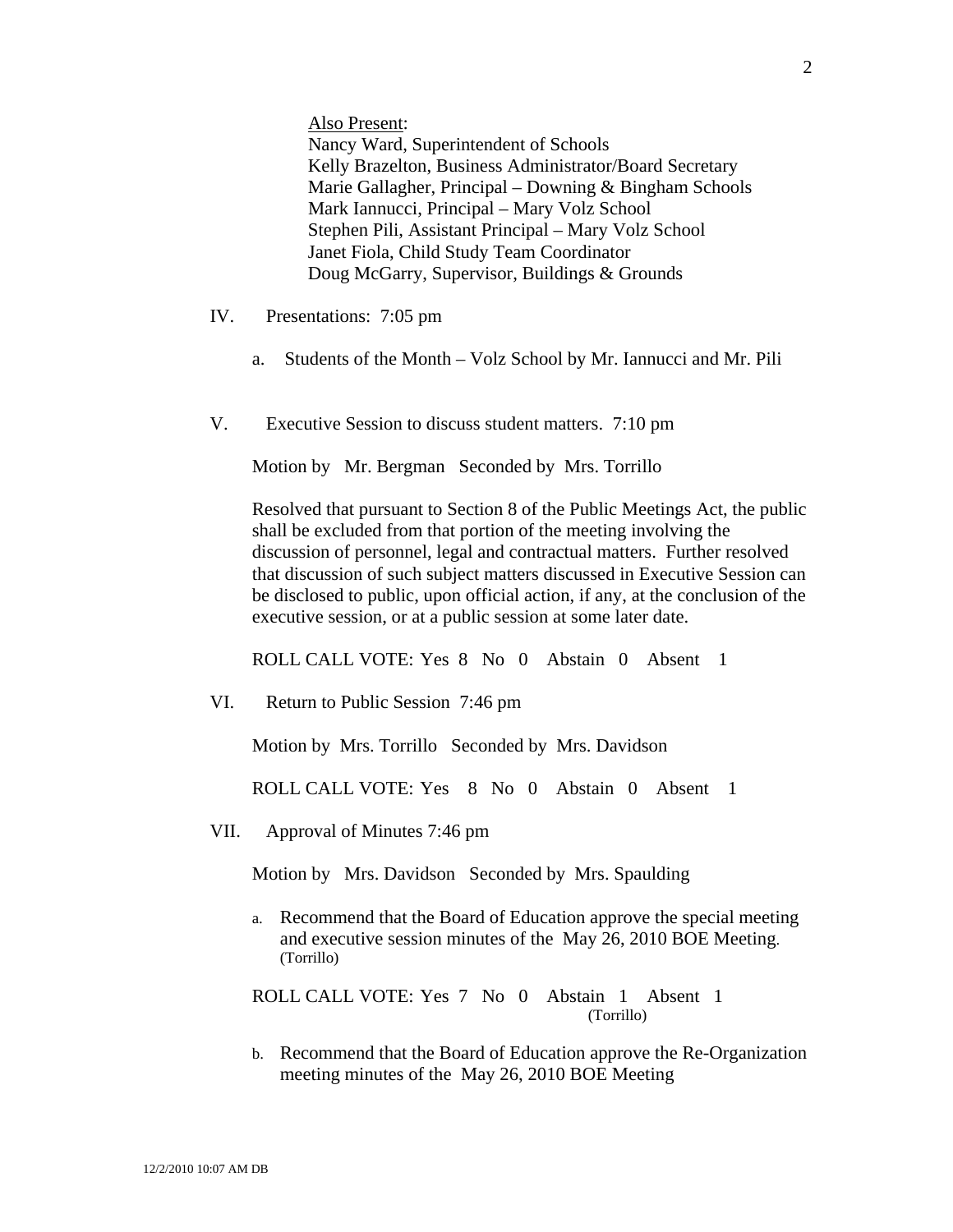c. Recommend that the Board of Education approve the regular session and executive session minutes of the May 26, 2010 BOE Meeting.(all minutes will be forwarded)

ROLL CALL VOTE: Yes 8 No 0 Abstain 0 Absent 1

- VIII. Correspondence *(white)* 
	- a. Letter dated May 4, 2010
	- b. Letter dated May 9, 2010
	- c. Letter dated May 10, 2010
	- d. Email correspondence dated May 13, 2010
	- e. Letter (undated) received May 13, 2010
	- f. Letter received on May 13, 2010 dated May 12, 2010
	- g. Response to letter above.
	- h. Safety Grant Program through NJSBAIG for 2010-2011
	- i. Correspondence from NJSBAIG to pay for School Dude work order system for 2010-2011
	- j. Letter received May 19, 2010, dated May 15, 2010
	- k.Invitation received from Mrs. Karpiak-Molloy regarding "Artist's Reception" on Thursday, June  $3<sup>rd</sup>$  (attached)
	- l.Student Health Survey FYI (attached)
- VII. Open Public Comment 7:50 pm none at this time

Notation of Public Comments on Agenda Items

The Board President will recognize those individuals in the audience whom wish to comment on any action items on this Agenda. Please respect the following procedures:

- 1. Be recognized by Board President.
- 2. State your full name and address.
- 3. Identify the resolution/item number on which you wish to comment.
- 4. Wait to be recognized before you make your comment. (just before the resolution is voted on)
- 5. Limit your comments to the specific resolution/items.
- 6. Limit your comments to (3) minutes per person.
- VIII. Reports *(yellow)* 
	- a. Superintendent's Report
	- b. Business Administrator's, Buildings & Grounds Report (attached)
	- c. Principal's Report (attached)
	- d. Nurses Report (attached)
	- e. Special Education Report (attached)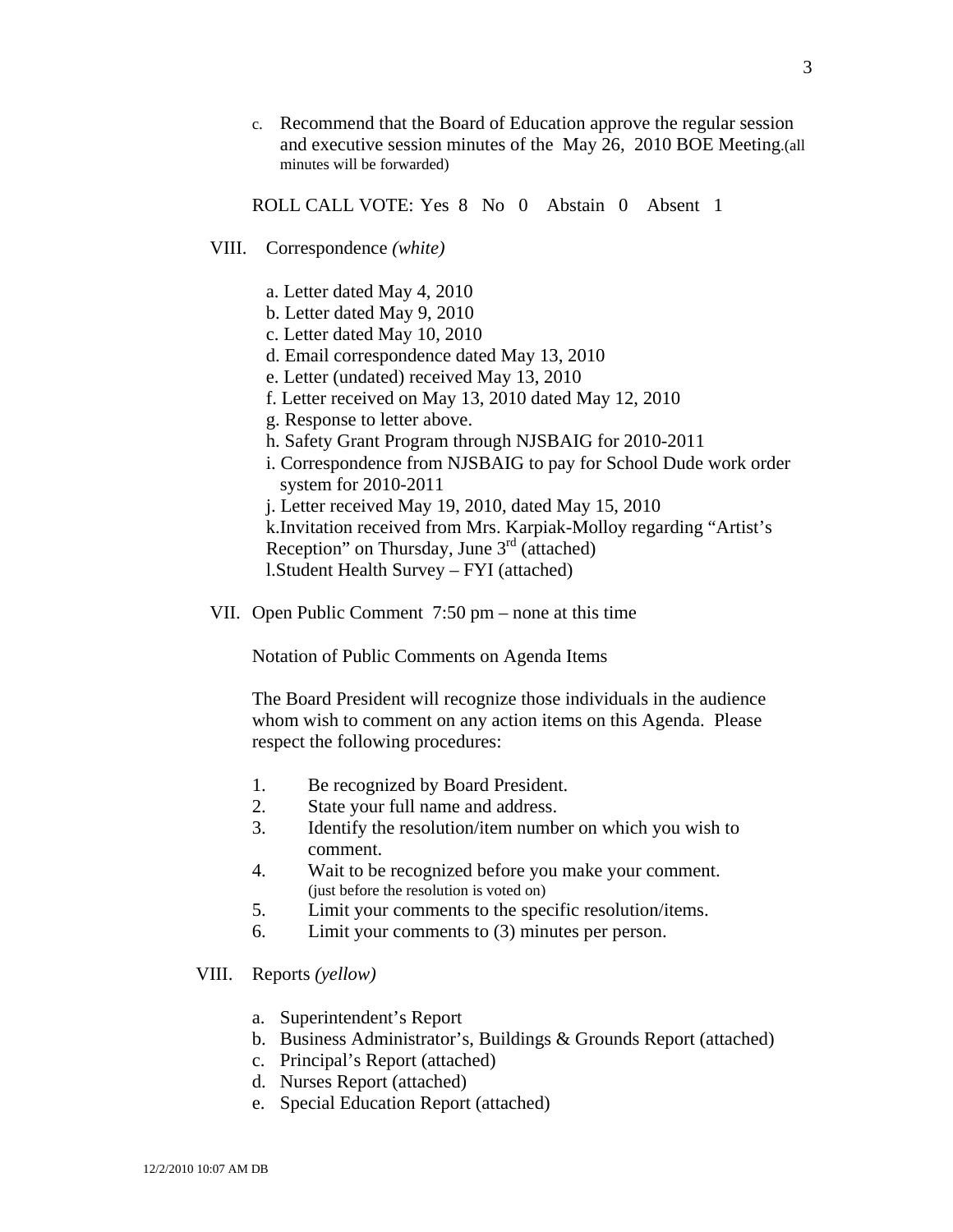- f. Committee Reports
	- Camden County Educational Services Commission Report (Costello) – progress
	- NJSBA Report (Davidson) report will be mailed
	- Black Horse Pike (Kurth) nothing
	- Policy/Public Relations nothing
	- Negotiations progress
	- Finance nothing
	- Personnel nothing
- IX. Old Business
- X. New Business

## **a. PROPERTY & TRANSPORTATION** *(gold)*

Motion by Mrs. Spaulding Seconded by Mrs. Spraggins

Approve the following on the recommendation of the Superintendent:

- 1. Use of facilities as per attached.
- 2. Approval of emergency drills completed by Camden County Educational Services Commission pursuant to NJAC 6A:27-11.2 (on file in the Business Office)
- 3. Volz School dance held for grades 5 8, June 4, 2010 from 6:30 p.m. – 8:30 pm.
- 4. Award contract to First Student for transportation bid received on May 25, 2010 for mandated transportation for the 2010-2011 school year:

First Student:  $$542$  per day with 11% discount = \$482.38 Laurel Enterprises: \$1,215 per day H.A. Dehart & Sons: \$652 per day

Total contract to be awarded to First Student \$86,828.40

 Bid documents are available in the Business Administrator's office upon request.

ROLL CALL VOTE: Yes 8 No 0 Abstain 0 Absent 1

**b. PERSONNEL** *(blue)*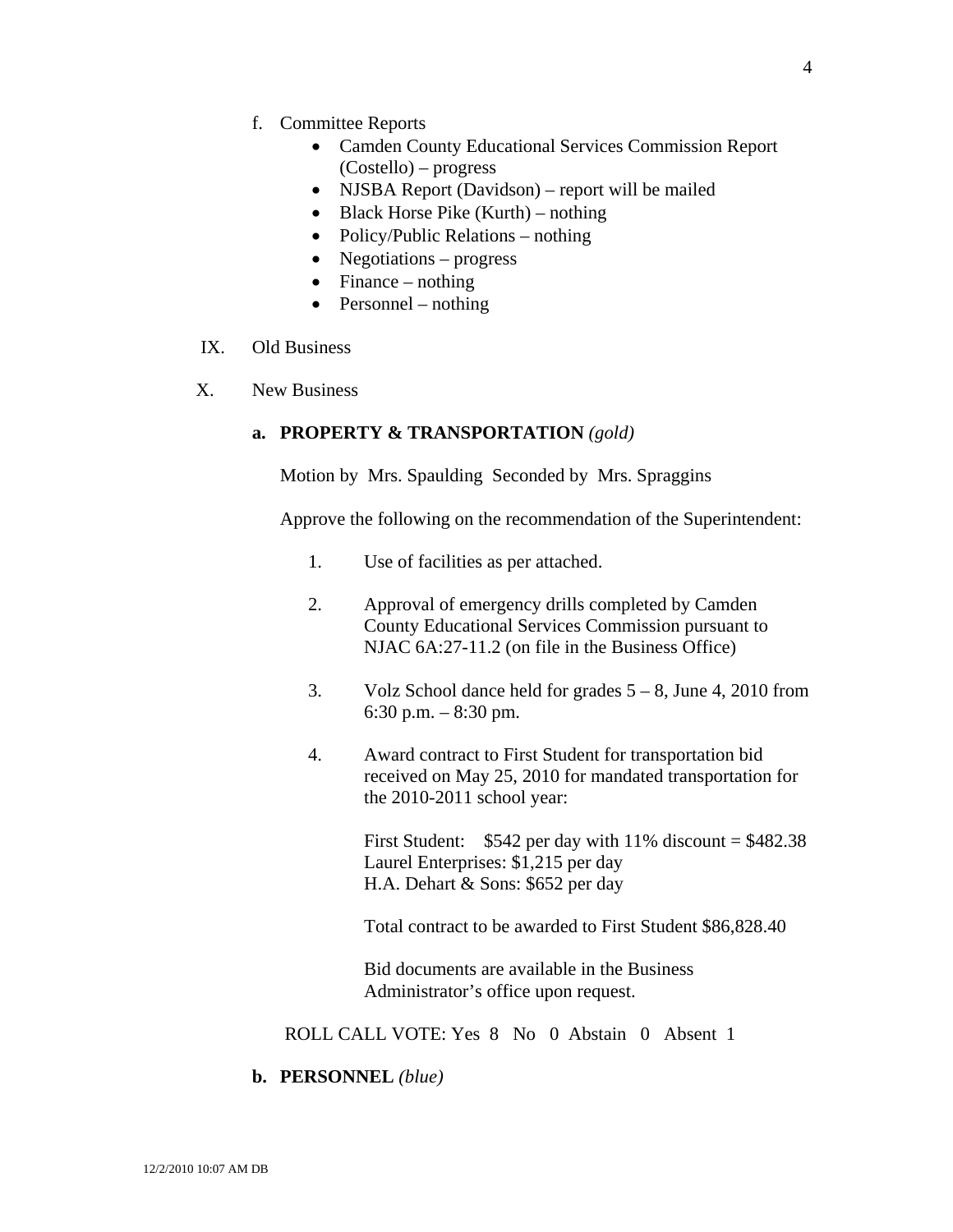Motion by Mrs. Spraggins Seconded by Mrs. Spaulding

 Approve the following on the recommendation of the Superintendent:

- 1. Ms. Heather Burke as a substitute from May 27, 2010 through June 30, 2010.
- 2. Employee #194 to take child care leave September 1, 2010 through September 30, 2010.
- 3. Employee #194 to take family leave October 2, 2010 through November 15, 2010.
- 4. Employee #29 to take family leave from May 21, 2010 intermittently through June 30, 2010.
- 5. Resignation of Mr. Douglas McGarry effective June 30, 2010.

Mrs. Davidson; Mrs. Torrillo; Mrs. Kurth Asset to the community and school; very sorry to see him leave.

- 6. Resignation letter from Mrs. Karlie Magazu, effective June 30, 2010.
- 7. Employee #92 requests Family Medical Leave effective June 2, 2010 through June 30, 2010. (personal medical reasons)

ROLL CALL VOTE: Yes 8 No 0 Abstain 0 Absent 1

#### **c**. **FINANCE** *(green)*

Motion by Mrs. Spraggins Seconded by Mrs. Spaulding

Approve the following on the recommendation of the Superintendent:

1. Recommendation that the Board of Education that as of this date and after review of the secretary's monthly financial report (appropriations section) and upon consultation with the appropriate district officials, that to the best of our knowledge, no major fund balance has been overspent in violation of N.J.A.C. 6:20-2.13(b), and that sufficient funds are available to meet the district's financial obligations as of this date.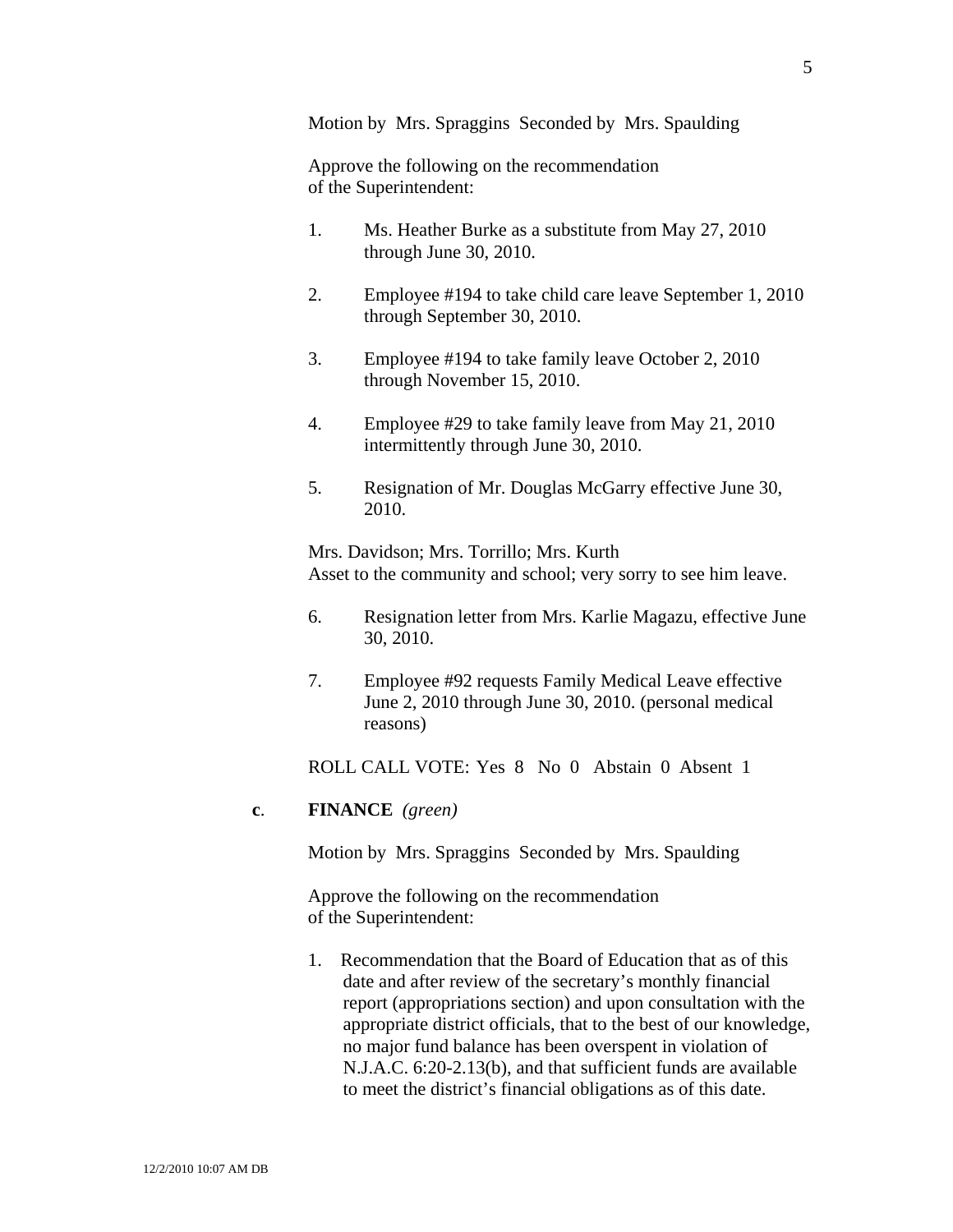|                    |                                                                                      | Bills List #1 - \$1,010.00<br>Bills List #2 - \$393,054.28<br>Bills List #3 - \$15,336.20<br>Bills List #4 - \$349,270.60<br>Bills List #5 - \$357,560.00<br><b>Board Secretary's Report</b><br>Treasurer's Report - April<br><b>Transfers</b><br><b>Cash Report</b><br>Food Service Cash Flow Report |  |                                             |                                                        |  |        |
|--------------------|--------------------------------------------------------------------------------------|-------------------------------------------------------------------------------------------------------------------------------------------------------------------------------------------------------------------------------------------------------------------------------------------------------|--|---------------------------------------------|--------------------------------------------------------|--|--------|
|                    | 2.                                                                                   | Professional Development (workshops)                                                                                                                                                                                                                                                                  |  |                                             |                                                        |  |        |
|                    | 3.                                                                                   | Membership to the Camden County Elementary League (as<br>attached)                                                                                                                                                                                                                                    |  |                                             |                                                        |  |        |
|                    | 4.                                                                                   | Contract with Cooper Health Systems for the Employee<br>Assistance Program \$5,076 July 1, 2010- June 30, 2011.                                                                                                                                                                                       |  |                                             |                                                        |  |        |
|                    | 5.                                                                                   | Transfer of \$117,943.87 from PNC Bank to Beneficial<br>Bank. This account was opened for the unemployment<br>collected from employees as well as the Board's share.<br>This account has an interest rate of 0.9% at Beneficial,<br>PNC offered 0.25%.                                                |  |                                             |                                                        |  |        |
|                    | 6.                                                                                   | <b>Official Election Results as received from Camden County</b><br>on May 17, 2010.                                                                                                                                                                                                                   |  |                                             |                                                        |  |        |
| <b>Budget:</b>     |                                                                                      | \$6,157,891                                                                                                                                                                                                                                                                                           |  | Yes                                         | 820                                                    |  | No 490 |
| <b>Candidates:</b> |                                                                                      | For a Three year Term:<br>Maria Panzarella<br>Naomi Davidson<br>John Wark                                                                                                                                                                                                                             |  | <b>Number of Votes</b><br>792<br>767<br>840 |                                                        |  |        |
|                    | For a One year Term:<br>Mark Bergman                                                 |                                                                                                                                                                                                                                                                                                       |  | <b>Number of Votes</b><br>875               |                                                        |  |        |
|                    | 7.<br>Appoint the following professional services for the 2010-<br>2011 school year. |                                                                                                                                                                                                                                                                                                       |  |                                             |                                                        |  |        |
|                    | Auditor-                                                                             | <b>Board Solicitor-</b><br>Insurance Broker (Health)-<br>Insurance Broker(Prop & Casualty)- Barclay Group                                                                                                                                                                                             |  | ASG&L                                       | <b>LDP</b> Consulting<br>Nightlinger, Colavita & Volpa |  |        |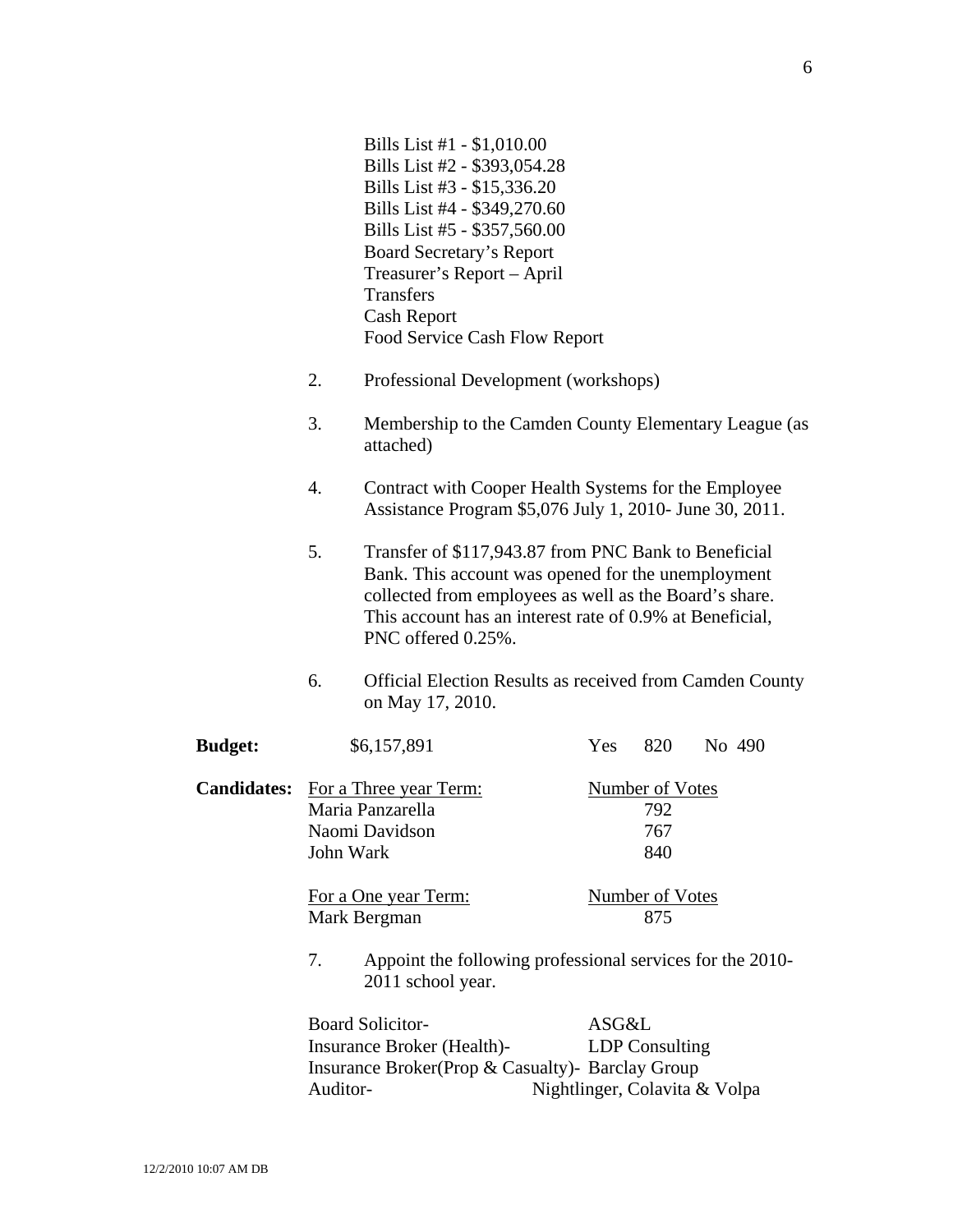| Architect-            | <b>Garrison Architects</b> |
|-----------------------|----------------------------|
| Occupational Therapy- | <b>Rehab Connections</b>   |
| Physical Therapy-     | <b>Rehab Connections</b>   |

- 8. Approval of purchasing agreement with Pittsgrove Township Board of Education. This is a cooperative purchasing program in which all paper for the district is ordered, supplies etc.
- 9. Approval of School Breakfast and Lunch charges for the 2010-2011 school year:

| Breakfast:              | \$1.30 |
|-------------------------|--------|
| <b>Adult Breakfast:</b> | \$2.00 |
| Lunch:                  | \$2.50 |
| Adult Lunch:            | \$3.75 |
| Milk:                   | \$0.40 |

10. Tuition rates for the 2010-2011 school year.

| <b>Regular Education:</b> |          |
|---------------------------|----------|
| Kindergarten              | \$10,221 |
| Grades 1-5                | \$12,082 |
| Grades 6-8                | \$12,308 |
| <b>Special Education:</b> | \$17,512 |
| Pre-School Tuition:       | \$1,250  |

- 11. Resolution for 1.5% contribution towards health benefits for non-aligned staff as attached.
- 12. Polling times for school elections will now be 3:00 p.m. 9:00 p.m. (previously 2:00 p.m. – 9:00 p.m.)
- 13. April 2010 Treasurer's Report

ROLL CALL VOTE: Yes 8 No 0 Abstain 0 Absent 1

#### **d. CURRICULUM** *(pink)*

Motion by Mrs. Spraggins Seconded by Mrs. Davidson

Approve the following on the recommendation of the Superintendent:

1. Approval of the submission of the Race to the Top Round 2 Application. (attached)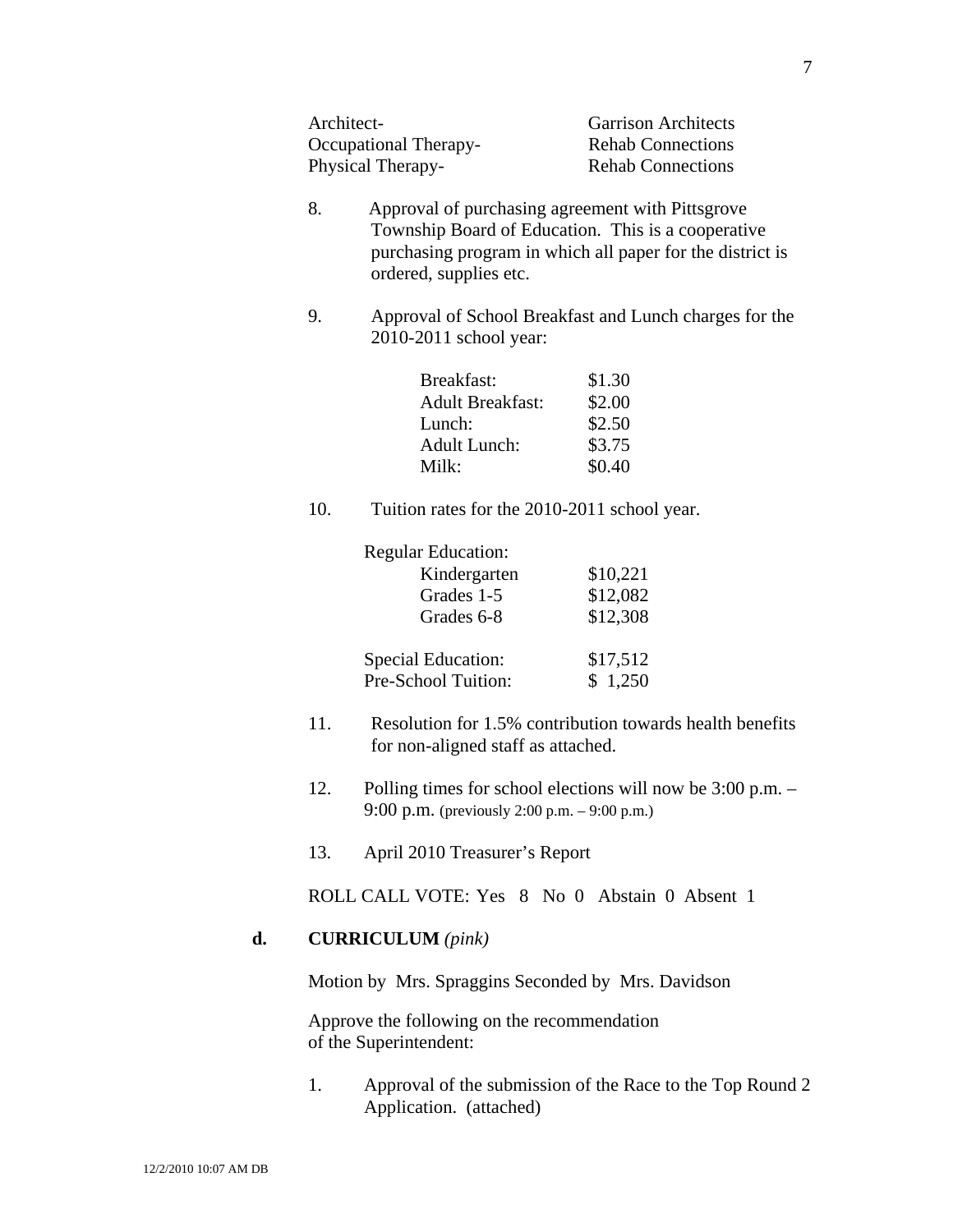- 2. District Performance Review of the QSAC (Quality Single Accountability Continuum) (please see attachment)
- 3. 2010-2011 School Calendar (revised)

ROLL CALL VOTE: Yes 8 No 0 Abstain 0 Absent 1

Motion by Mrs. Spaulding Seconded by Mrs. Spraggins

4. Approve new pre-school class to be established 4-year old class at Bingham

ROLL CALL VOTE: Yes 8 No 0 Abstain 0 Absent 1

#### **e. POLICIES/PUBLIC RELATIONS** *(purple)*

Motion By Mrs. Davidson Seconded by Mrs. Torrillo

Approve the following on the recommendation of the Superintendent:

Policies –  $2<sup>nd</sup>$  Reading:

| #5338    | Diabetes Management                              |
|----------|--------------------------------------------------|
| #5512.01 | Harrassment, Intimidation and Bullying           |
| #5533    | <b>Pupil Smoking</b>                             |
| #5533R   | <b>Pupil Smoking</b>                             |
| #6360    | <b>Political Contributions</b>                   |
| #7434    | Smoking On School Grounds                        |
| #8461    | Reporting Violence, Vandalism, Alcohol and Other |
|          | Drug Abuse                                       |
| #9180    | <b>School Volunteers</b>                         |
| #9180R   | <b>School Volunteers</b>                         |

ROLL CALL VOTE: Yes 8 No 0 Abstain 0 Absent 1

XI. Public Comments (on any item) 8:25 pm Audience Recognition and Public Comment

> The public is reminded that all public complaints against a district employee must be made through a specific grievance process.

A description of this process may be found in BOE policy (File Code 1312). This policy is available upon request in the office of the Board Secretary.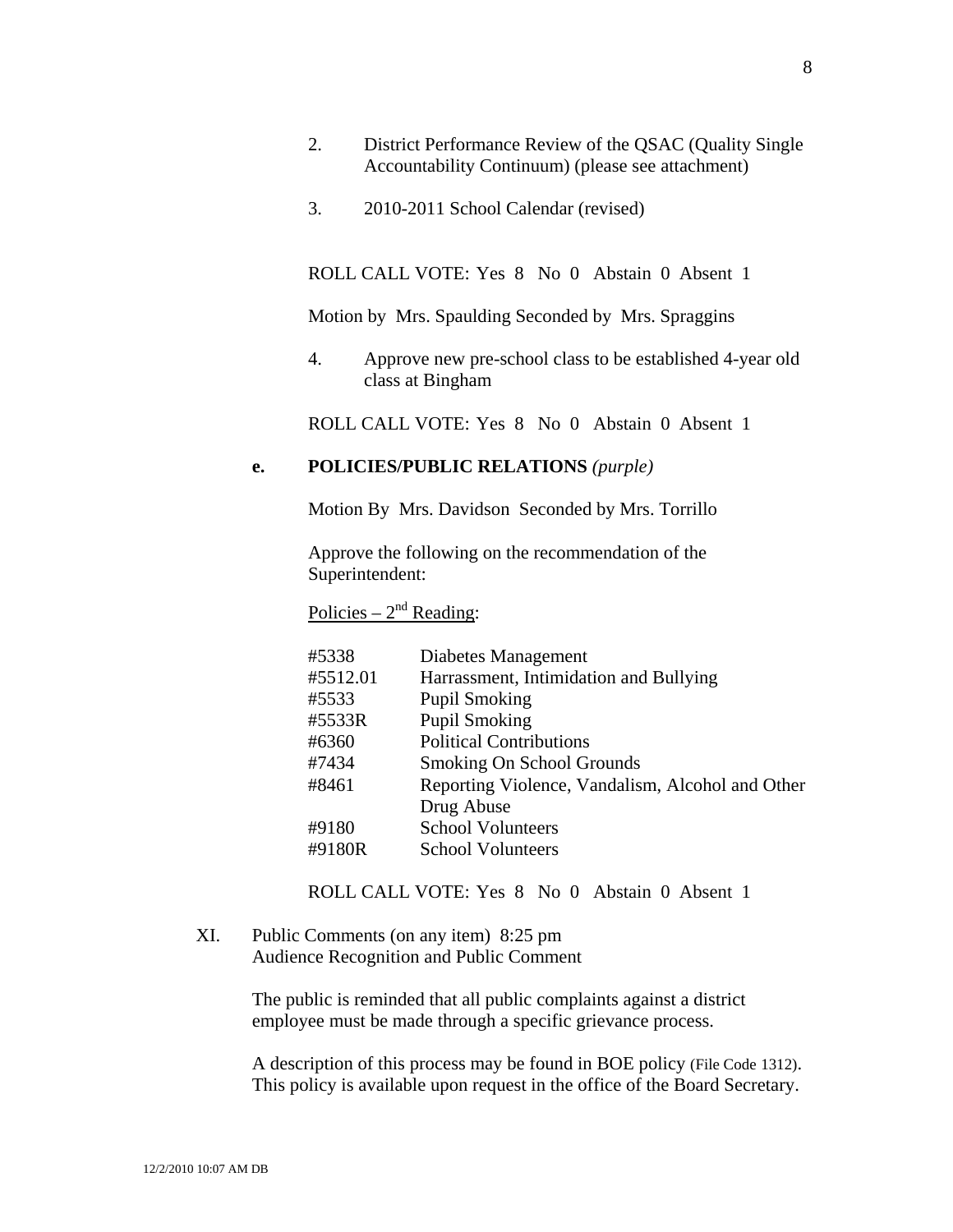Any individual naming an employee in a complaint before the Board of Education, without the employee's permission, could be cited for violating that employee's civil and contractual rights.

Mrs. Wilson; Schubert Ave 8:25 pm

- What was the budget for last year? Next year?
- School Dude, Systems 3000, pay for it if we are looking for dollars and cents
- Ed Data
- Explain budget time
- Discussion on programs

Mrs. Brazelton discussed all Mrs. Wilson's questions. Ed Data saves money, School Dude being paid for by Insurance Co.; pay for it – Enterprise Fund.

Suzanne Mayer; 123 Adler Ave 8:40 pm

- Is it true that Mrs. Mazza is being let go?
- Yes Mrs. Kurth
	- These teachers worded for the district and walked for the budget. These 3 teachers go beyond what they need to do for kids
	- Mrs. VanHook has daughter for Science and striving hard to do what teachers are asking
- XII. Executive Session to discuss student matters, personnel, contractual and legal matters. 8:40 pm

Motion by Mrs. Spaulding Seconded by Mrs. Spraggins

Resolved that pursuant to Section 8 of the Public Meetings Act, the public shall be excluded from that portion of the meeting involving the discussion of personnel, legal and contractual matters. Further resolved that discussion of such subject matters discussed in Executive Session can be disclosed to public, upon official action, if any, at the conclusion of the executive session, or at a public session at some later date.

ROLL CALL VOTE: Yes 8 No 0 Abstain 0 Absent 1

Mrs. Panzarella left meeting at 8:40 pm; returned at 8:45 pm

XIII. Return to Public Session 10:30 pm

Motion by Mr. Bergman Seconded by Mrs. Davidson

ROLL CALL VOTE: Yes 8 No 0 Abstain 0 Absent 1

XIV. Motion by Mrs. Costello Seconded by Mrs. Davidson